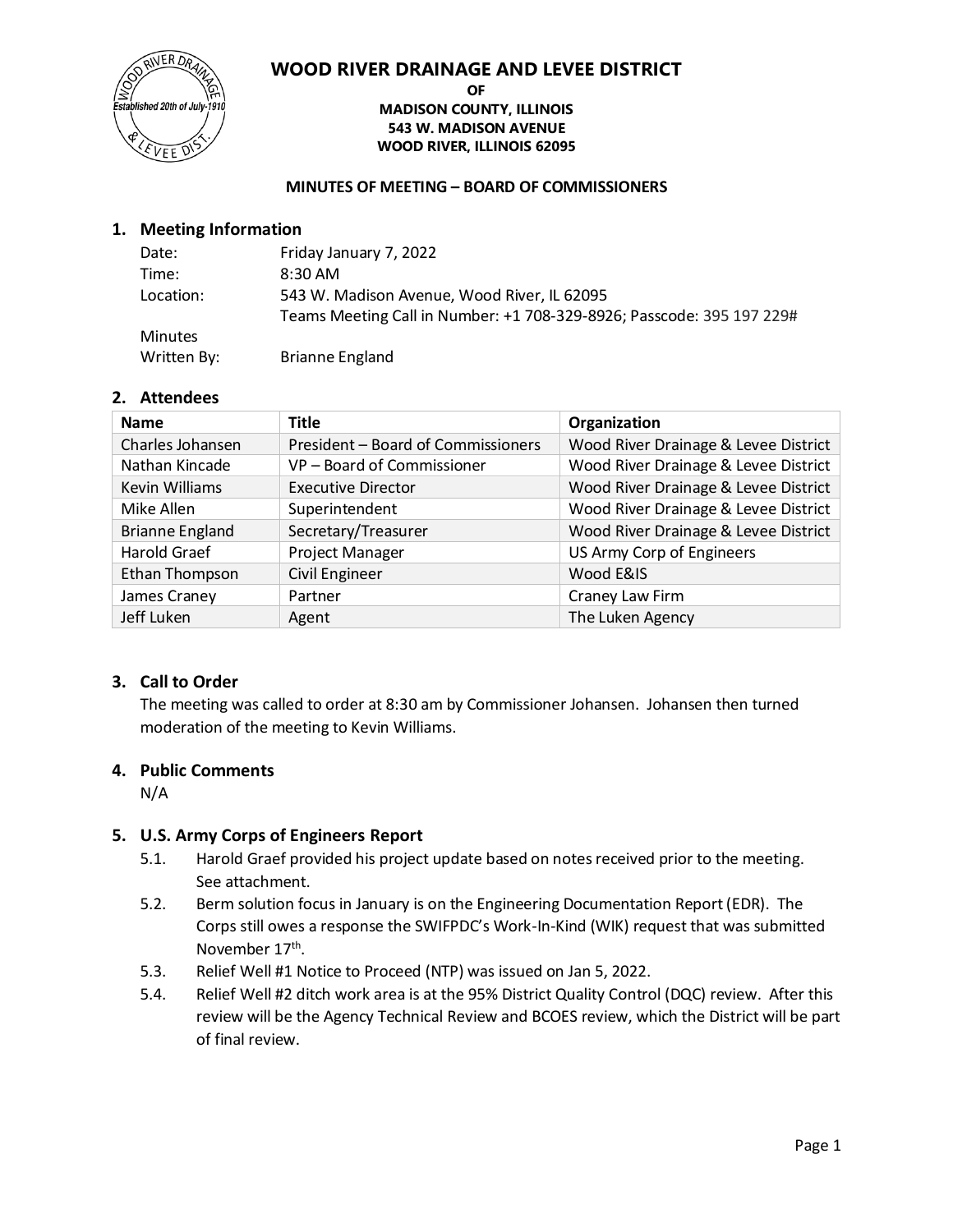

# blished 20th of July ENEE D

#### **OF MADISON COUNTY, ILLINOIS 543 W. MADISON AVENUE WOOD RIVER, ILLINOIS 62095**

## **6. Wood E&IS Report**

6.1. Ethan Thompson provided his project update based on notes received prior to the meeting. See attachment.

## **7. Superintendent Report**

- 7.1. Mike Allen provided his project update.
- 7.2. Continuation of the removal of unwanted vegetation that encroach on riverside berm.

## **8. Executive Director Report**

- 8.1. Kevin Williams provided his project update based on notes received prior to the meeting. See attachment.
- 8.2. Following the rejection of the District's request for WIK credit by USACE, the District will proceed with the design deficiency corrections project (2021-05).
- 8.3. P66 has approved the Project Execution Plan (PEP) for the gravity drain inspections project (2021-06). Work will start in March 2022.
- 8.4. Starting next week, 1/10/22, USACE will be conducting the 2022 Periodic Inspection.

## **9. Luken Insurance Agency Comments**

- 9.1. Jeff Luken was present at the meeting and available for any questions.
- 9.2. Auto-Owners has determined that the 2014 Ford F-250 is repairable.
- 9.3. Work comp audit is showing additional bill due to the irrigation class being higher than anticipated. Brianne England will send letter to BerkleyNet to release audit worksheets to Luken Insurance. Brianne to verify if the numbers supplied for irrigation class are incorrect.

## **10. Attorney James Craney Comments**

10.1. James Craney was present for meeting. All items to be discussed in an executive session.

## **11. Commissioners Report:**

11.1. Nothing to report from the commissioners.

## **12. Approval of Minutes of the previous meeting:**

A motion was made by Kincade to approve the minutes for 12/17/21; seconded by Johansen.

Johansen: aye; Kincade: aye. Motion carried

## **13. Approval of the Bills**

A motion was made by Kincade to approve the list of bills presented in the amount of \$10,906.41; second by Johansen. See attachments.

Johansen: aye; Kincade: aye. Motion carried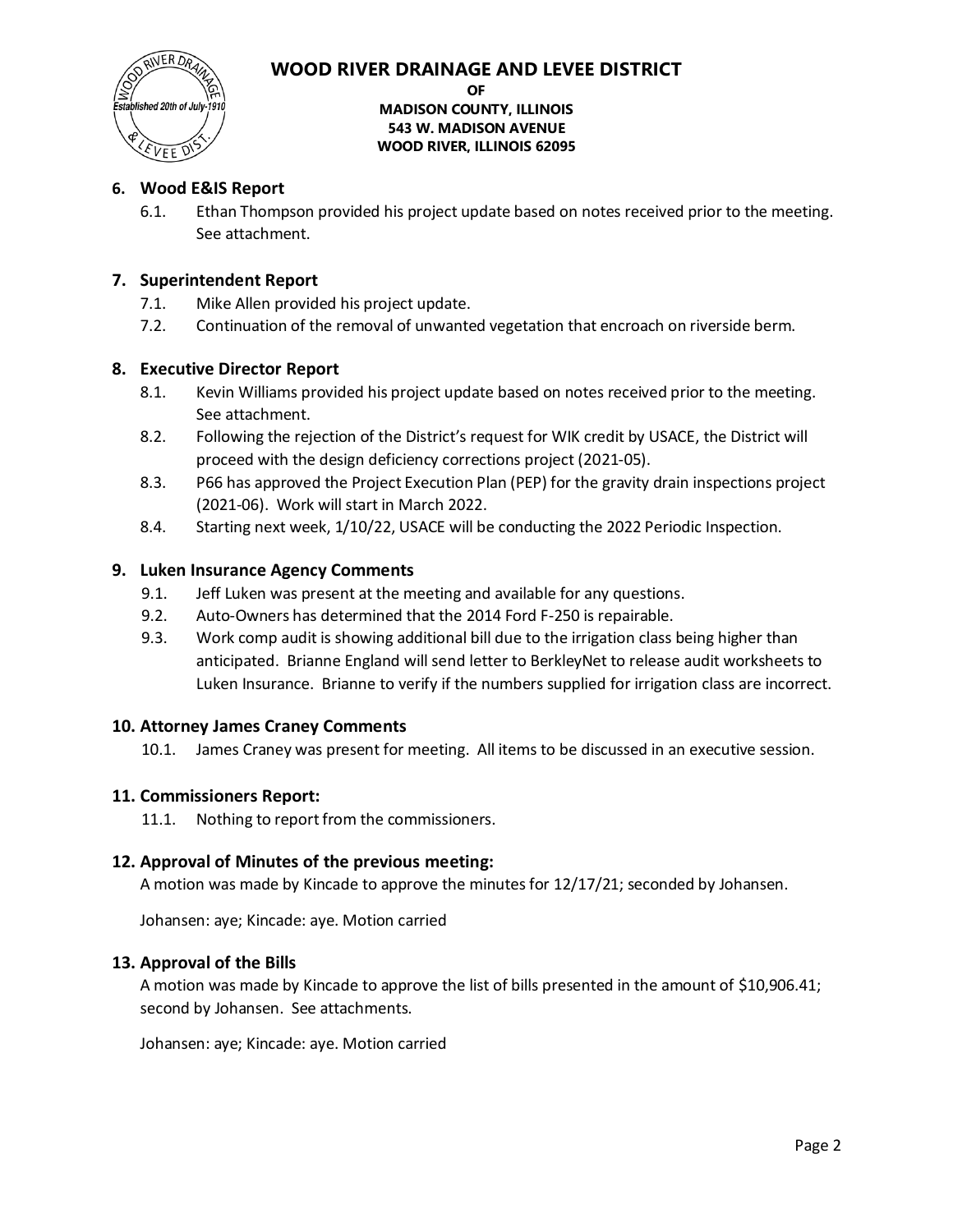

**OF**

**MADISON COUNTY, ILLINOIS 543 W. MADISON AVENUE WOOD RIVER, ILLINOIS 62095**

## **14. Treasurer/Financial Report**

The prepared financial/balance sheet and Revenue & Expense has been presented to be read and will answer any questions. Motion made by Johansen to approve the Treasurer/Financial Report; second by Kincade.

Johansen: aye; Kincade: aye. Motion carried

## **15. Communications**

N/A

#### **16. Old Business**

16.1. Discussion and potential action regarding extension of Marathon Pipeline, LLC. Agreement for a ten (10) year term with modified language as requested by Madison County

Motion made by Johansen to table, seconded by Kincade.

Johansen: aye; Kincade: aye. Motion tabled

16.2. Discussion and potential action regarding revisions to the proposed easement with the City of Wood River in support of the State Street Sewer Separation project.

\*\*Item was previously approved at the 12/17/21 bi-monthly meeting. The State Street Sewer Separation Project will also affect the Federal Project, thus necessitating a Section 408 review and potentially an interior drainage analysis. This item will be tabled indefinitely until additional information is received from the USACE or the City of Wood River. \*\*

Motion made by Kincade to table, seconded by Johansen.

Johansen: aye; Kincade: aye. Motion tabled

#### **17. New Business**

17.1. Discussion and potential action regarding executing a modification to Work Order 03 with ARDL, Inc. to extend the period of performance.

Motion made by Johansen to pass, seconded by Kincade.

Johansen: aye; Kincade: aye. Motion passed

17.2. Discussion and potential action regarding executing a lease agreement with ARDL, Inc. to place an office trailer on District property to support Project 2021-06.

Motion was made by Kincade to pass, pending final review by Attorney James Craney; seconded by Johansen.

Johansen: aye; Kincade: aye. Motion passed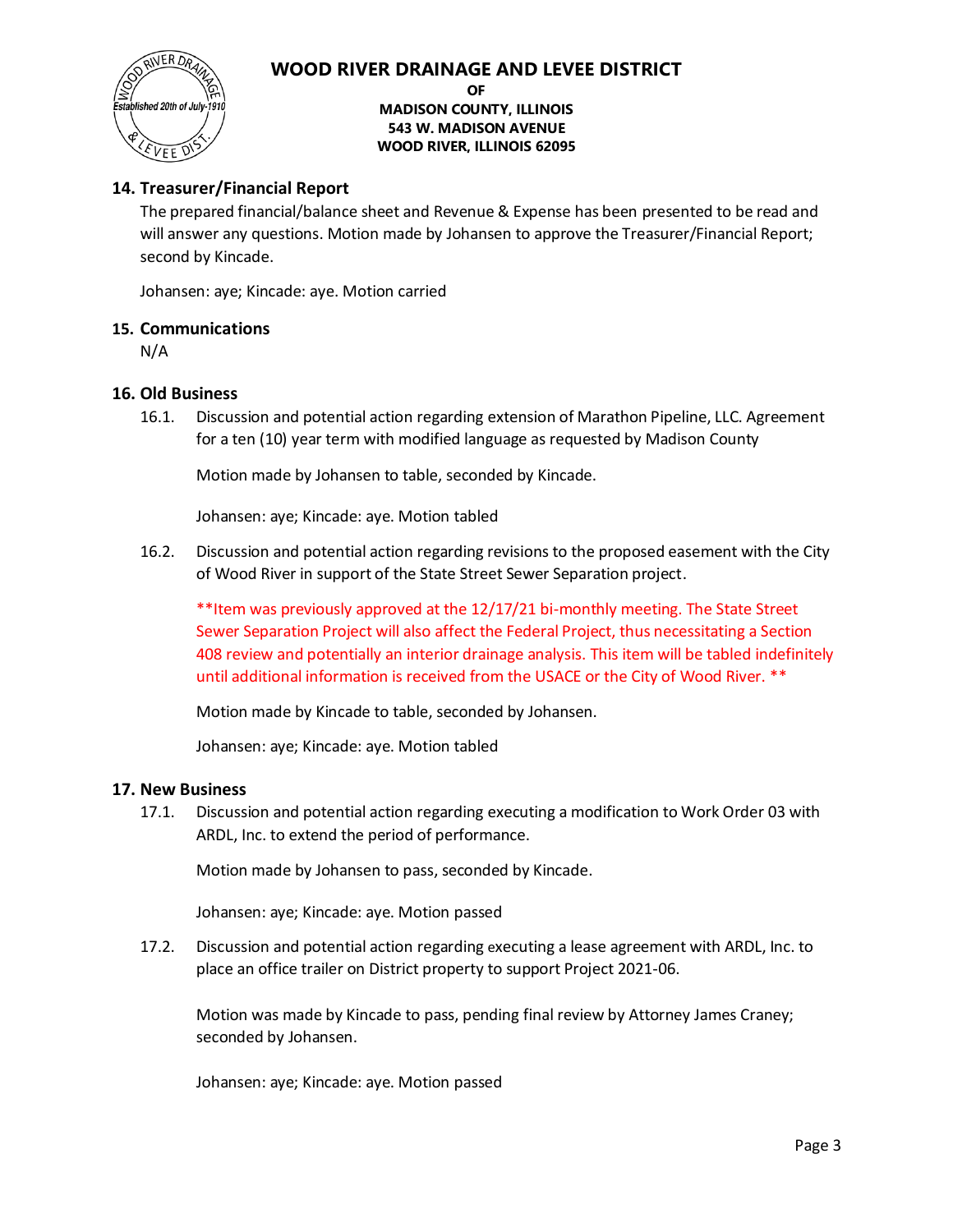

#### **OF MADISON COUNTY, ILLINOIS 543 W. MADISON AVENUE WOOD RIVER, ILLINOIS 62095**

17.3. Discussion and potential action regarding executing Work Order 16 with Keller Construction Inc. for Project 2022-08-GW-11 Outfall Repair

Motion was made by Johansen to pass as long as the proposal is less than \$10,000.00; seconded by Kincade.

Johansen: aye; Kincade: aye. Motion passed

17.4. Discussion and potential action regarding executing a modification to the existing Master Service Agreement (MSA) with Keller Construction Inc. to extend the period of performance.

Motion made by Johansen to pass, seconded by Kincade.

Johansen: aye; Kincade: aye. Motion passed

17.5. Discussion and potential action regarding executing a Master Service Agreement (MSA) with Guarantee Electrical Company.

Motion made by Johansen to pass, seconded by Kincade.

Johansen: aye; Kincade: aye. Motion passed

17.6. Discussion and potential action regarding executing Work Order 01 with Guarantee Electrical Company for Project 2021-05 – Pump Station Deficiency Corrections.

Motion made by Kincade to pass, seconded by Johansen.

Johansen: aye; Kincade: aye. Motion passed

#### **18. Executive Session**

N/A

**19. Return to open session/roll call:**

N/A

**20. Commissioners/Employee Comments:** N/A

#### **21. Adjournment**

Motion made by Johansen, seconded by Kincade to adjourn.

Johansen: aye; Kincade: aye. Motion carried.

Adjournment at 8:58 a.m.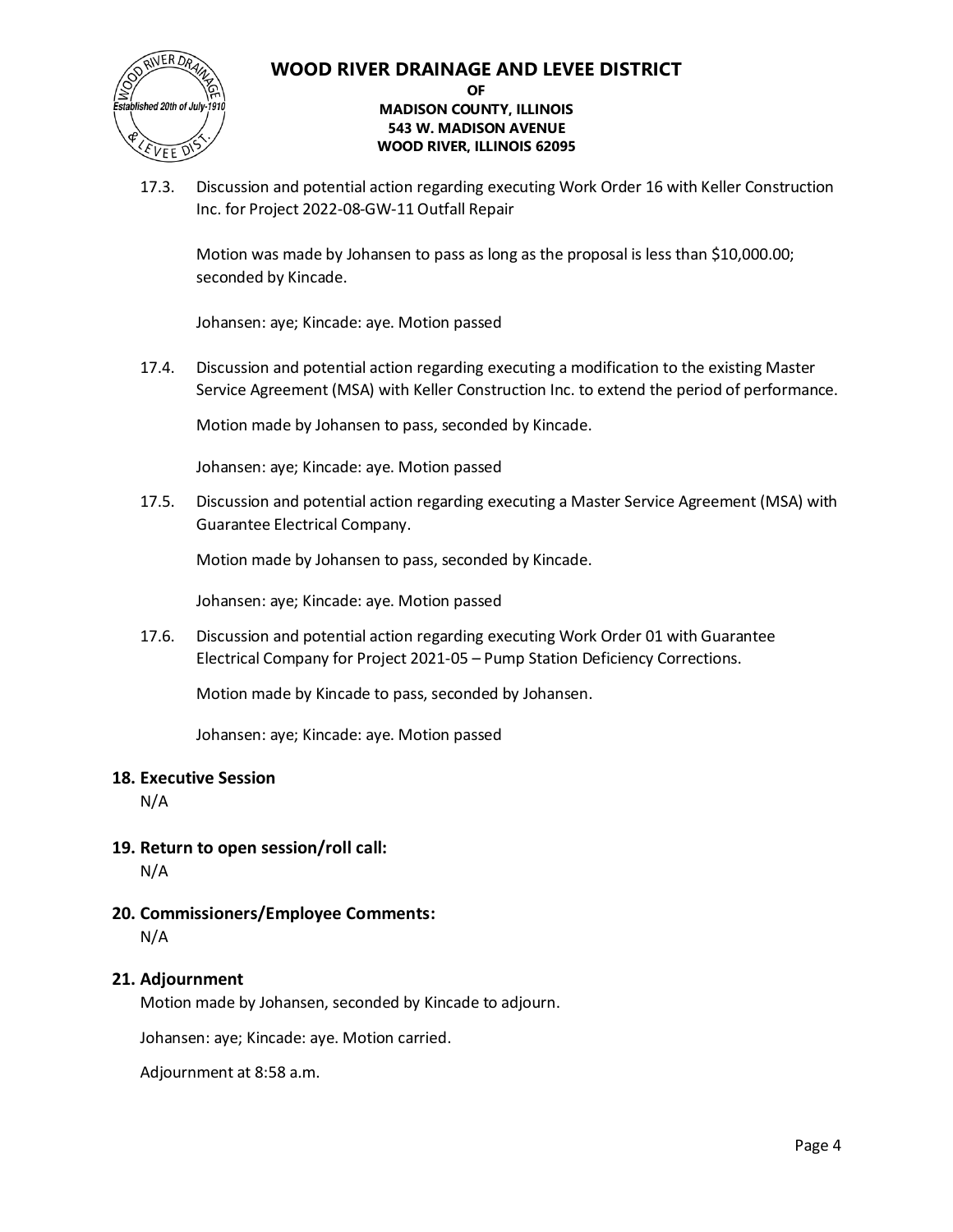

**OF MADISON COUNTY, ILLINOIS 543 W. MADISON AVENUE WOOD RIVER, ILLINOIS 62095**

Charles Johansen, President

Nathan Kincade, Vice President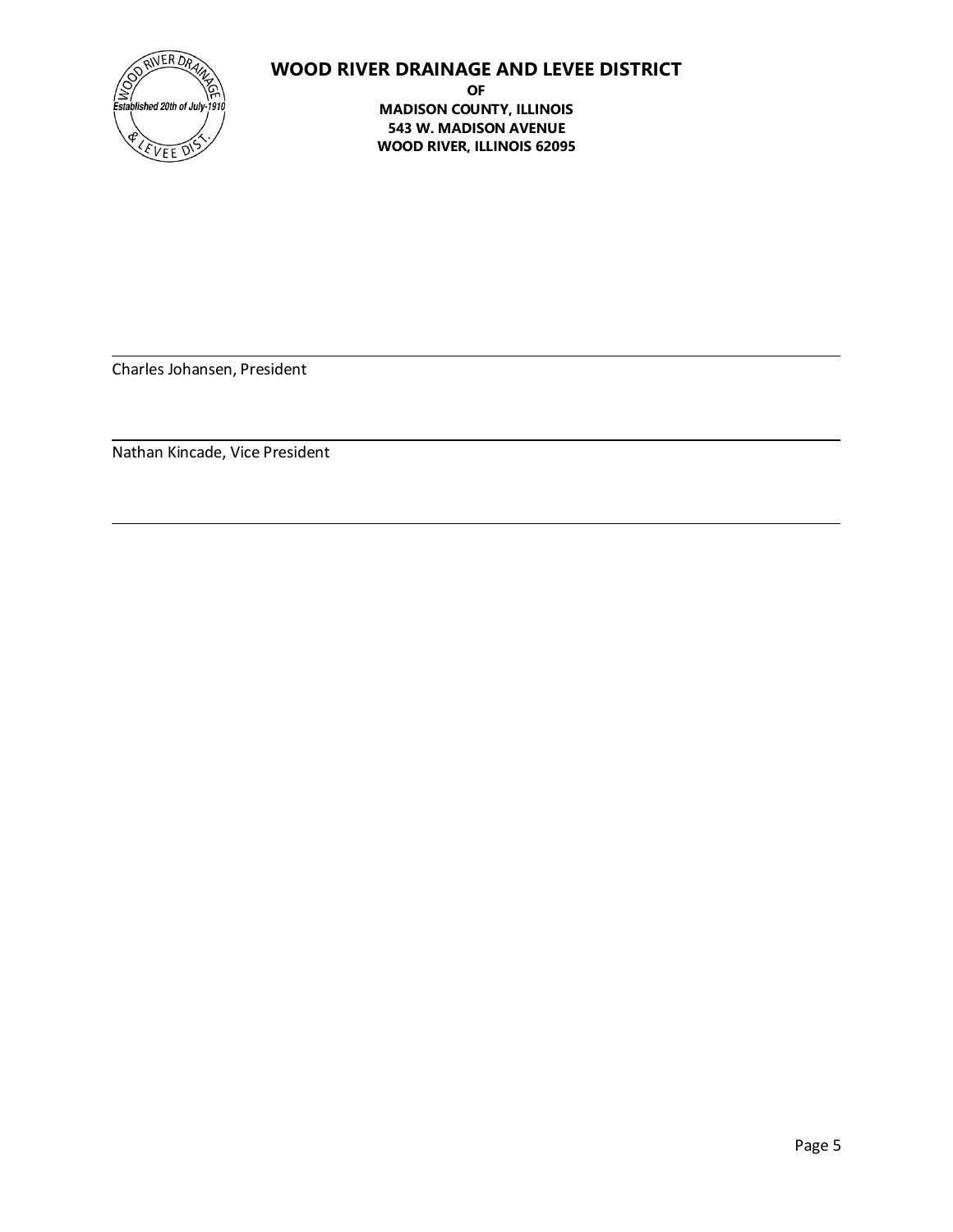## **U.S. Army Corps of Engineers (USACE) Project Update Wood River Levee System January 7, 2022**

## 1. Status of Design Deficiency Corrections (changes in RED)

| Remaining<br>Features                | Summary                      | <b>Notes</b>                                                                                                                                                                                                          |
|--------------------------------------|------------------------------|-----------------------------------------------------------------------------------------------------------------------------------------------------------------------------------------------------------------------|
| Bid Package 8                        | 22 RW/1 PS in                | Contract awarded Nov 4 to Magruder Construction Co., Inc. USACE                                                                                                                                                       |
| (NFS)                                | Reach 5                      | issued Notice to Proceed (NTP) on Dec 15. USACE team is reviewing                                                                                                                                                     |
|                                      |                              | pre-con submittals. Initial project schedule not yet confirmed.                                                                                                                                                       |
| <b>Pump Stations</b>                 | 2 new PSs in                 | Received ROW certification for PS 2 and 3. Design package to have PS                                                                                                                                                  |
|                                      | Reach 5                      | 4 removed prior to issuing solicitation.                                                                                                                                                                              |
| <b>Berm</b>                          | Dimensions TBD               | USACE refining preliminary cost estimate to facilitate WIK credit amount.<br>Extent of env mitigation not yet defined. Wetland evaluation conducted<br>on Nov 29 and Phase 1 archaeological survey conducted Dec 2&3. |
|                                      |                              | Value Management Plan (VMP) approved Nov 30 (i.e., no need for                                                                                                                                                        |
|                                      |                              | Value Engineering study). Project Delivery Team working on                                                                                                                                                            |
|                                      |                              | <b>Engineering Documentation Report (EDR).</b>                                                                                                                                                                        |
| RW #1                                | 24 RWs                       | Contract awarded on Dec 2 to BCI Construction USA, Inc. Notice to                                                                                                                                                     |
|                                      |                              | Proceed (NTP) issued on Jan 5. Anticipate a pre-con meeting within                                                                                                                                                    |
|                                      |                              | next couple weeks.                                                                                                                                                                                                    |
| RW #2/Ditch                          | 56 RWs/reconnect             | Notice to Proceed (NTP) for Acquisition issued Dec 13. 95% District                                                                                                                                                   |
| Work                                 | Old WR Creek                 | Quality Control (DQC) review ongoing.                                                                                                                                                                                 |
| <b>Pump Station</b><br>Modifications | 2 mods (WR and<br>Hawthorne) | Scheduled to award contract after BP-8, RW#1 and PSs contracts. Will<br>need additional BCOES.                                                                                                                        |
| RW #3                                | 37 RWs                       | NTP for Acquisition (2 <sup>nd</sup> Amendment) issued Dec 13.                                                                                                                                                        |
| Mitigation                           |                              | Credits for BP-8 needed. Mitigation activities progressing according to                                                                                                                                               |
|                                      |                              | the project schedule, but on pause pending outcome of berm solution                                                                                                                                                   |
|                                      |                              | (may gain efficiencies by only purchasing bank credits once).                                                                                                                                                         |
| Update O&M                           |                              |                                                                                                                                                                                                                       |
| Manuals                              |                              |                                                                                                                                                                                                                       |

Note: BCOES is final review to evaluate Biddability, Constructability, Operability, Environmental, and Sustainability (BCOES) characteristics.

| <b>Features</b> | <b>ROW NTP</b><br><b>Issued</b> | <b>ROW Acquisition</b><br><b>Deadline</b> | Contract<br>Award | Consequence                                  |
|-----------------|---------------------------------|-------------------------------------------|-------------------|----------------------------------------------|
|                 | $2$ -Dec-19;                    | Received                                  |                   |                                              |
|                 | amended                         | ROW Cert 19                               |                   |                                              |
| 2 PS            | 14 Oct 20                       | July 21 $(A)$                             | Aug 22            |                                              |
| PS Mod          | N/A                             | N/A                                       | <b>Jan 23</b>     | Contract award pending availability of funds |
| <b>RW #2</b>    | 13 Dec 21                       | 13 Dec 2022                               | Mar 23            | Contract award pending availability of funds |
|                 | 14 Dec-22;                      | 5 Feb 22;                                 |                   |                                              |
|                 | $2nd$ amend                     | Anticipate                                |                   |                                              |
| RW #3           | 13 Dec 21                       | Aug 22                                    | Feb 23            | Contract award pending availability of funds |

#### 2. BP-8

- Request LERRDs and WIK crediting requests be submitted (and not wait till the end of construction)

#### 3. RW#1

- Request LERRDs crediting request be submitted (and not wait till the end of construction)
- 4. Pivoting from the Pump Station/Relief Well solution to a berms solution.
- USACE to document pivot to berms in an engineering documentation report (EDR)
- USACE received SWIFPD's Berm Solution WIK letter on Nov 17, 21
	- o USACE to provide underseepage analysis to determine the berm dimensions.
	- $\circ$  Wood to then provide civil site drawings, hydraulic design and env mitigation components.

#### 5. Total Project Cost update

- Last one was Oct 2018 as part of the Limited Reevaluation Report (LRR)/Risk Assessment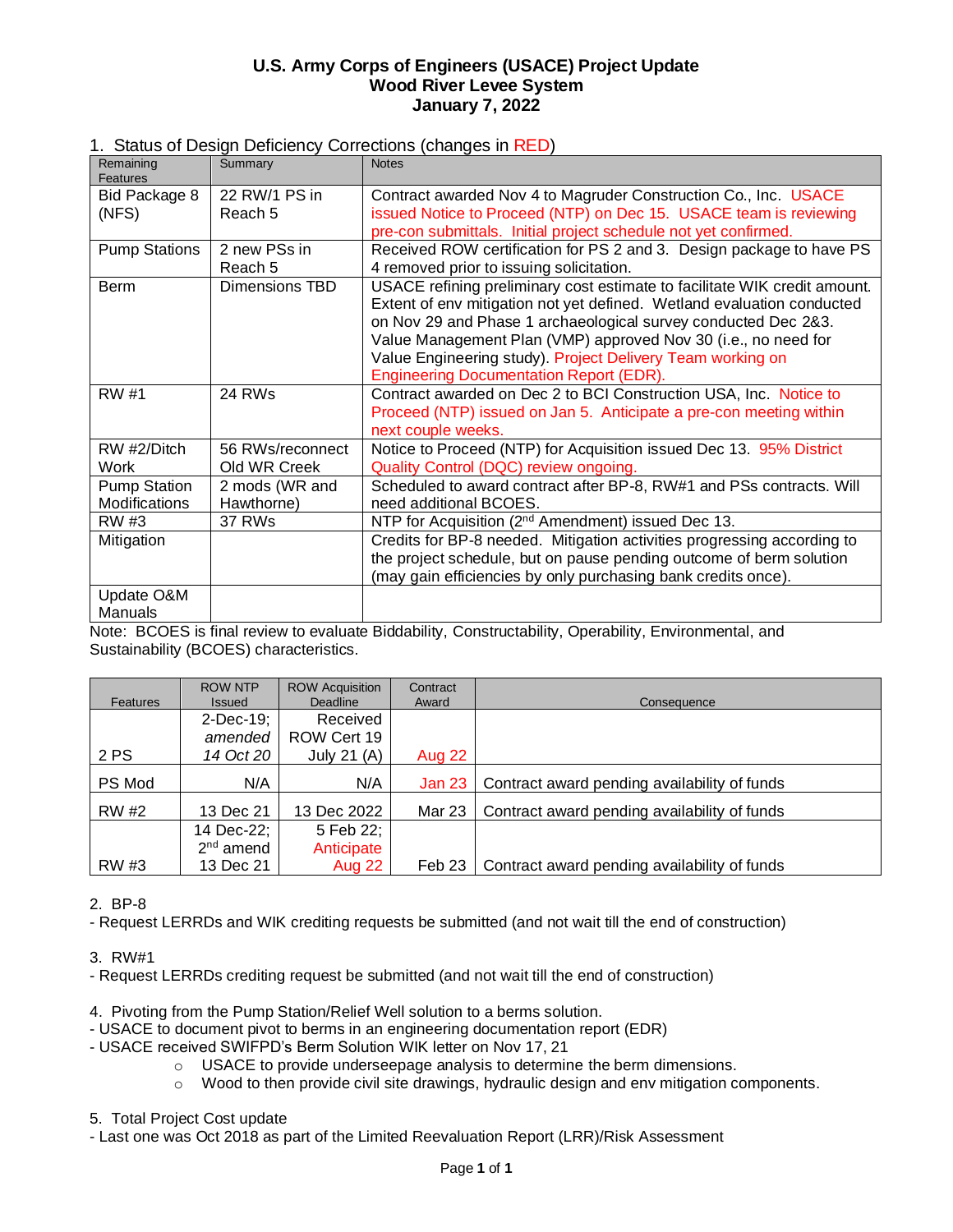

**Date/Time: January 07, 2022 File No.: 325118061 Project Title: Wood River D&LD Engineering Services Written By: Ethan Thompson Subject: Wood Update to the Wood River Drainage & Levee District Board**

#### **Real Estate Acquisition (FPD Council)**

- Previously Right-of-Way Certifications Completed:
	- o Relief Well Package #1 (07/16/2021)
	- o Canal Road Pump Stations (07/16/2021)
		- Does not include area of Canal Road PS No. 4 (Village of Roxana)
	- o Bid Package 08 (07/09/2021)
- Easement Acquisitions Underway/Upcoming:
	- o Relief Well Package #3
		- Revised NTP 08/04/2021, Requested by 02/05/2022
		- Revised NTP 12/13/2021, Requested by 02/05/2022
		- **Easements for 1/3 properties is being relocated per recent NTP.**
		- **Easements for 1/3 properties is delayed pending recent sale, awaiting closing and new title.**
		- **EXECT** Area adjacent to Canal Road PS No. 4 (Village of Roxana) on hold pending possible berm pivot.
	- o Relief Well Package #2
		- NTP 12/13/2021, Requested by 12/13/2022
		- Wood has engaged City of Wood River regarding areas in Old Wood River Channel.
		- Ongoing discussion with USACE regarding easement areas and utility relocations.
- Design Reach East of IL-111 (Village of Roxana)
	- o RW Pkg 3 and Canal Road PS easements on hold pending possible berm pivot.
	- o WRDLD has coordinated a Memorandum of Understanding with the Village of Roxana for the Village to provide lands for berm alternative to a pump station and relief well solution.
	- o WIK Request sent by the FPD Council on 11/17/2021

#### **Construction**

- Bid Package 08: Contract Award 11/4. Notice to Proceed 12/15/2021.
- Wood to provide limited Engineering During Construction (EDC) services, on behalf of the Southwestern Illinois Flood Prevention District Council.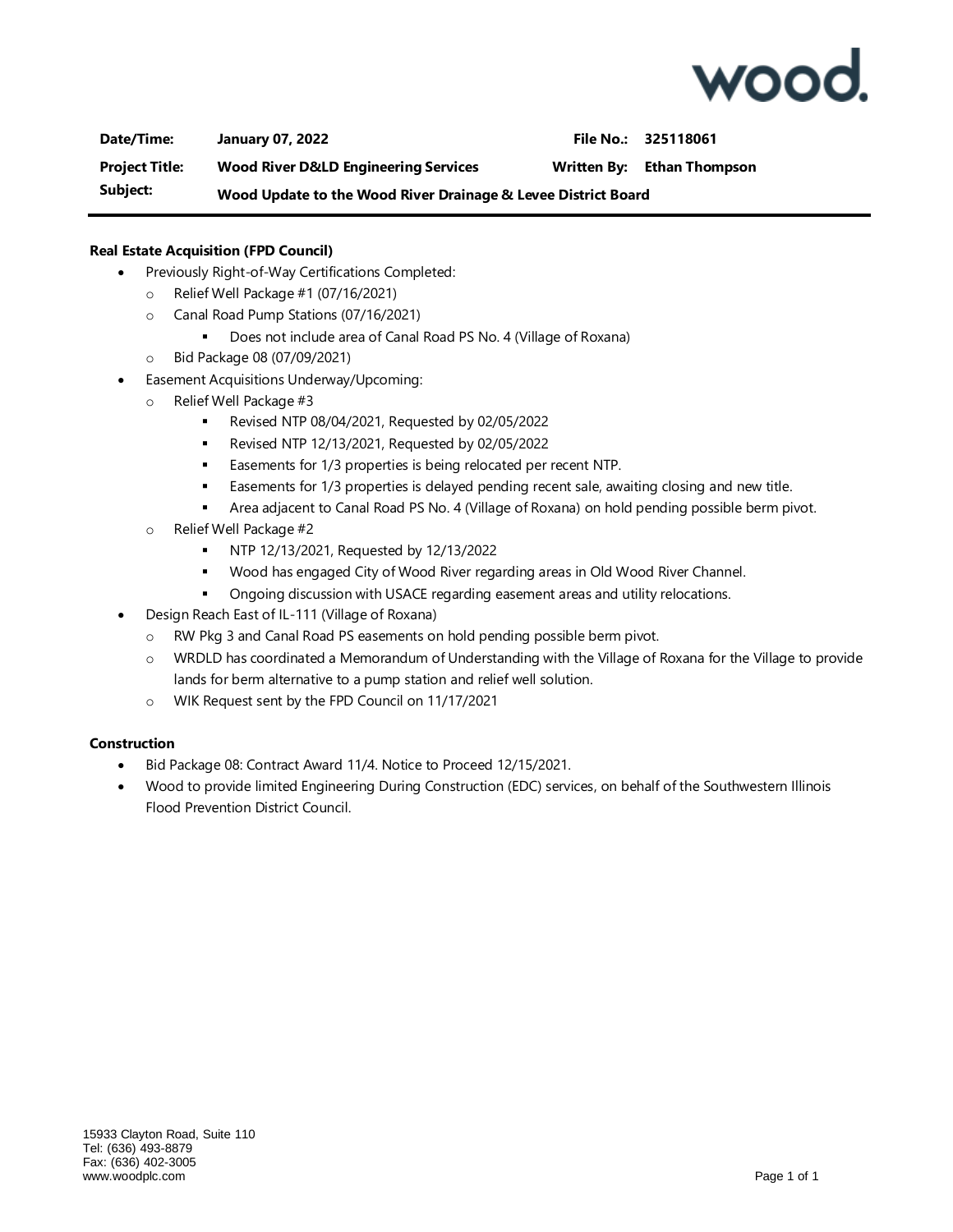

## **07 January 2022 – Executive Director Report**

## **Pump Station Design Deficiency Corrections Project (2021-05)**

- $\circ$  Following the rejection of the District's request for Work-In-Kind credit by the USACE, the District is going to proceed with this design deficiency corrections project without the USACE.
- o The scope of this project will include:
	- New Controller/transducer at Wood River PS Corrects 2010 design deficiency.
	- New thermostats on VFD fans at Hawthorne No. 1 PS, East Alton No. 2 PS, and Rand Avenue PS – Corrects 2010 design deficiency.
	- New power output meters at Wood River PS, Hawthorne No. 1 PS, East Alton No. 2 PS, and Rand Avenue PS.
- o A second pump station design deficiency corrections project will be necessary at a later date to replace the controls at East Alton No. 1 PS, Grassy Lake PS, East Alton No. 2 PS, and Hawthorne No. 1 PS.

## **Gravity Drains Inspection Project (2021-06)**

- o The Project Execution Plan (PEP) has been "approved" by P66.
- o Execution is planned for Spring 2022.
- o Drains in LWR will also be inspected in Spring 2022.

## **Relief Well Testing / Inspection Project (Project 2022-07)**

- o Specifications for this project have been drafted. Drawings/Figures will be completed in FY2023 or FY2024 once all known relief well projects have been completed.
- o SOP received from the USACE on 05 November 2020. USACE to address follow-up questions.
- $\circ$  Execution may begin in late calendar year 2022, depending on budgetary restrictions.

#### **Gatewell 11 (GW-11) Outfall Rehabilitation (Project 2022-08)**

- $\circ$  Scope includes removal of silt at outlet and stabilization of the slope with geotextile and rip rap.
- o Proposal and Work Order on agenda for consideration today.

#### **WRDLD Maintenance Projects**

- o Vegetation Management
	- Crew is removing unwanted vegetation from outlets, impoundments, blanket drains, and removing trees that have been allowed to encroach on riverside berms.
- o FEMA 2019 Flood Debris Removal
	- CAT-Z project (\$18,592.09) funds have been "Obligated". Awaiting confirmation from IEMA regarding how funds will be distributed.

## **Pump Stations**

- o East Alton No. 1 Pump Station Station is closed*.*
- o Wood River Pump Station Station is closed.
- o East Alton No. 2 Pump Station Station is closed.
- o Hawthorne Pump Station Station is closed.
- o Rand Avenue Pump Station 24/7 operation.

## **U.S. Army Corps of Engineers (USACE) Coordination**

- o 2022 Periodic Inspection
	- Pump Stations, Gatewells, and Closure Structures 01/11/22 01/12/22
	- UWR, LWR, and EWR Levee Segments 01/24/22 01/28/22
- o Authorized Level Projects
	- Pump Station Modifications Project will be executed after RW 1, 2, & 3 Projects.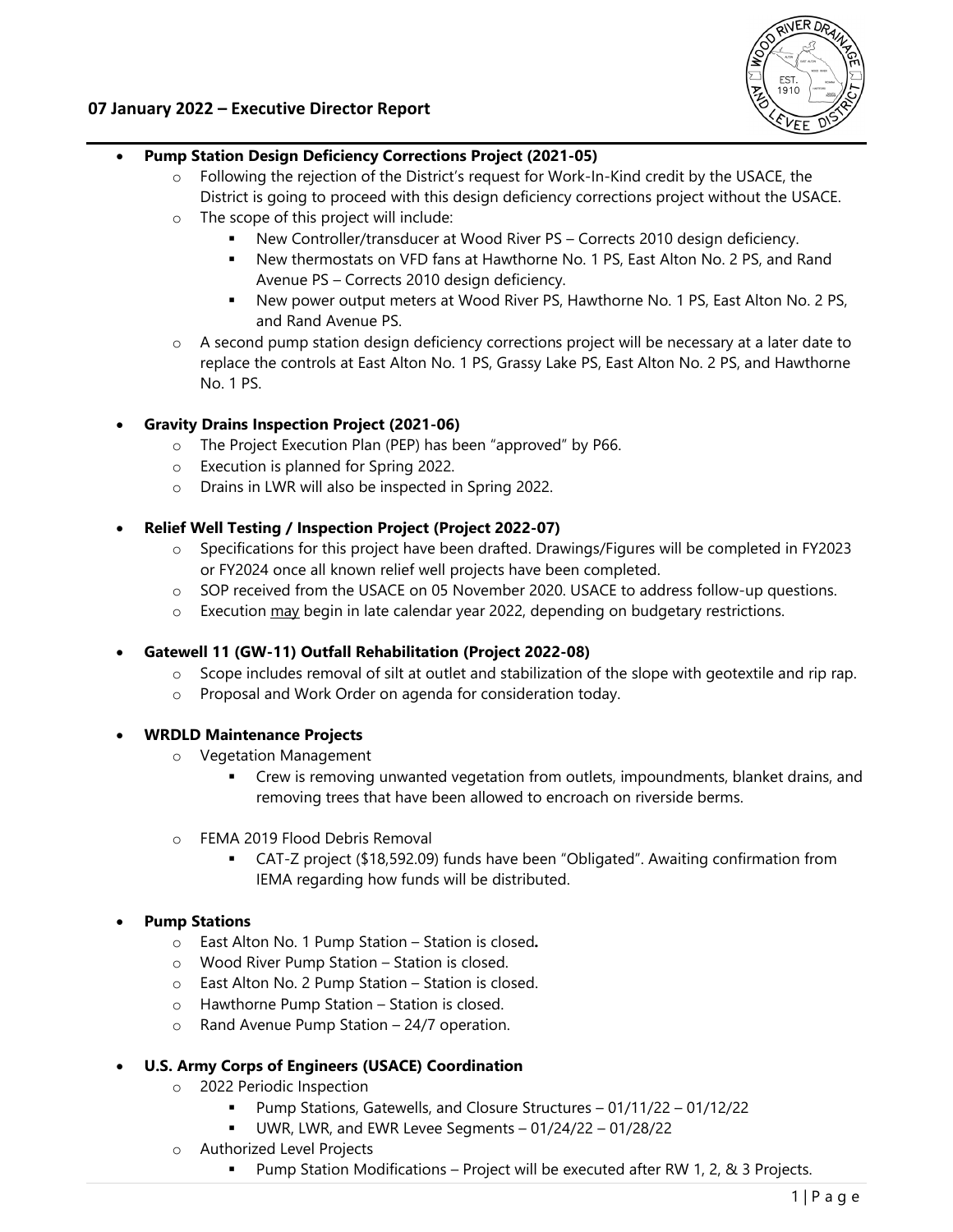

## **07 January 2022 – Executive Director Report**

- Bid Package 8 Awarded to Magruder Construction Co.
- Bid Package 9 The SIFPDC/Wood will design and construct a seepage berm solution that will replace the Canal Road #4 Pump Station.
- Canal Road Pump Stations USACE is restructuring the design to exclude CR#4.
- RW Package 1 Awarded to BCI Construction USA, Inc.
- RW Package 2 95% design is underway.
	- WRDLD/FPD received noticed to proceed with real estate acquisition.
	- Flowage easements were not included with NTP.
- RW Package 3 Currently in BCOES. WRDLD provided comments.
	- WRDLD/FPD received revised noticed to proceed with real estate acquisition.
- o Mel Price Deficiency Projects
	- Mel Price RW Package 1 Awarded to Meyer Contracting, LLC out of Maple Grove, MN.
		- Contractor has mobilized.
		- WRDLD will ensure the project is built per the plans and specifications, without deviation or loose interpretation.
	- Mel Price RW Package 2 Project will be solicited in February 2022.
- o P.L. 84-99
	- Wood River Pump Station
		- Project Complete.
	- East Alton No. 1 Pump Station
		- The USACE is re-designing and has verbally stated they will be proceeding with a product that is not rated for this application.
- o Section 408 Alterations
	- 5 Diamond Camp Grounds (UNAUTHORIZED) Consultant is preparing documents to submit a formal 408 review package for District and USACE review and hopefully receive a retroactive permit.
	- 5 Diamond Camp Grounds (EXTENSION) Drilling Program Plan has been permitted by the USACE. Field work is complete. Awaiting submittal of 408 review package.
	- Wood River Power Station Demolition USACE working with contractor on retroactive permit(s).
		- Owner has agreed to properly abandon the ash ponds and the dual 8'x15' culverts under the levee.
		- Demo contractor's scope of work is complete.
	- Mike's, Inc. A new barge dock facility is being proposed in UWR. WRDLD has approved, awaiting 408 and regulatory permit(s) from USACE.
	- Alton WWTP (Illinois American) Effluent line repair/modification. Permitted. Work planned for winter 2021/2022.
	- Alton WWTP (Illinois American) Electrical Upgrades. Permitted. Work in progress.
	- P66 WR16/17 Pipeline. Permitted.
		- Existing Easement does not provide owner the right to replace, only to repair the existing. P66 has been notified.
		- WRDLD notified by consultant that P66 may be scrapping this project.
	- P66 Pipe Bridge. Permitted. Work in progress.
	- Ameren Kline Substation. Permitted. Work in progress.
	- Ameren Cottage Hills Structure 83A, 83B, 83C. Permitted. Work in progress.
	- Ameren New poles on overhead electric near UWR station 256+00 (Mississippi 72). WRDLD has provided SNO, awaiting submittal to the USACE.
	- IDOT IL-111 Bridge and closure structure rehabilitation.
		- SNO has been provided to IDOT. Awaiting submittal to USACE.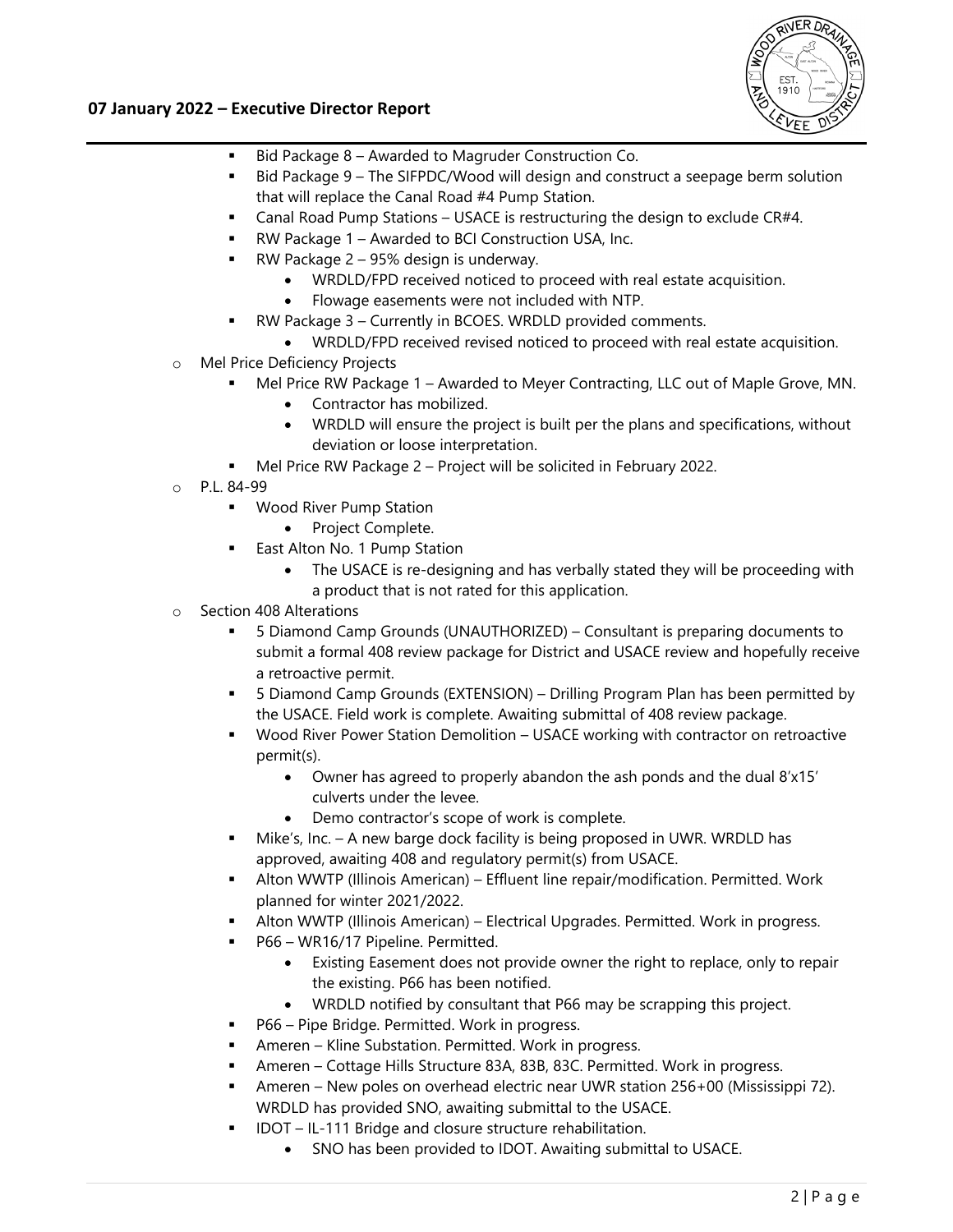

- ADB Companies Aerial Communications Line. Alteration request submitted. WRDLD has approved, awaiting 408 and regulatory permit(s) from USACE.
- Meridian Pipeline Services Cathodic Protection for multiple pipeline companies. Currently working through permitting process with WRDLD and MESD.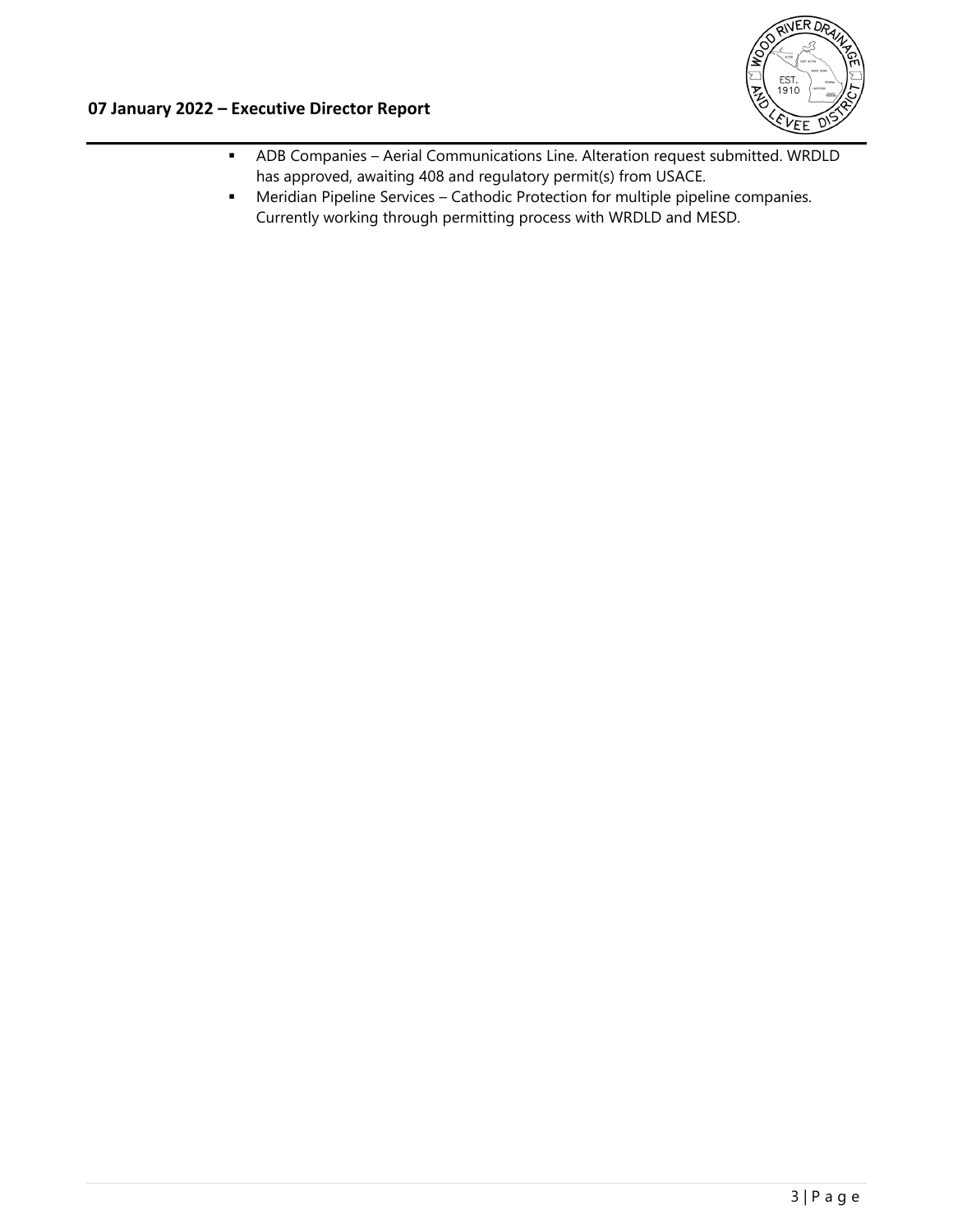## 9:24 AM Wood River Drainage & Levee District 12/22/21 **Unpaid Bills Detail** As of December 22, 2021

| Type                                              | <b>Date</b> | Num    | Due Date   | Aging | <b>Open Balance</b> |
|---------------------------------------------------|-------------|--------|------------|-------|---------------------|
| <b>Craney Law Group, LLC</b><br>Bill              | 12/10/2021  | 14150  | 12/24/2021 | 12    | 1,062.00            |
| Total Craney Law Group, LLC                       |             |        |            |       | 1,062.00            |
| <b>Midwest Occupational Medicine, LTD</b><br>Bill | 12/01/2021  | $343/$ | 12/15/2021 | 21    | 48.00               |
| Bill                                              | 12/01/2021  | $347/$ | 12/15/2021 | 21    | 48.00               |
| Total Midwest Occupational Medicine, LTD          |             |        |            |       | 96.00               |
| TOTAL                                             |             |        |            |       | 1,158.00            |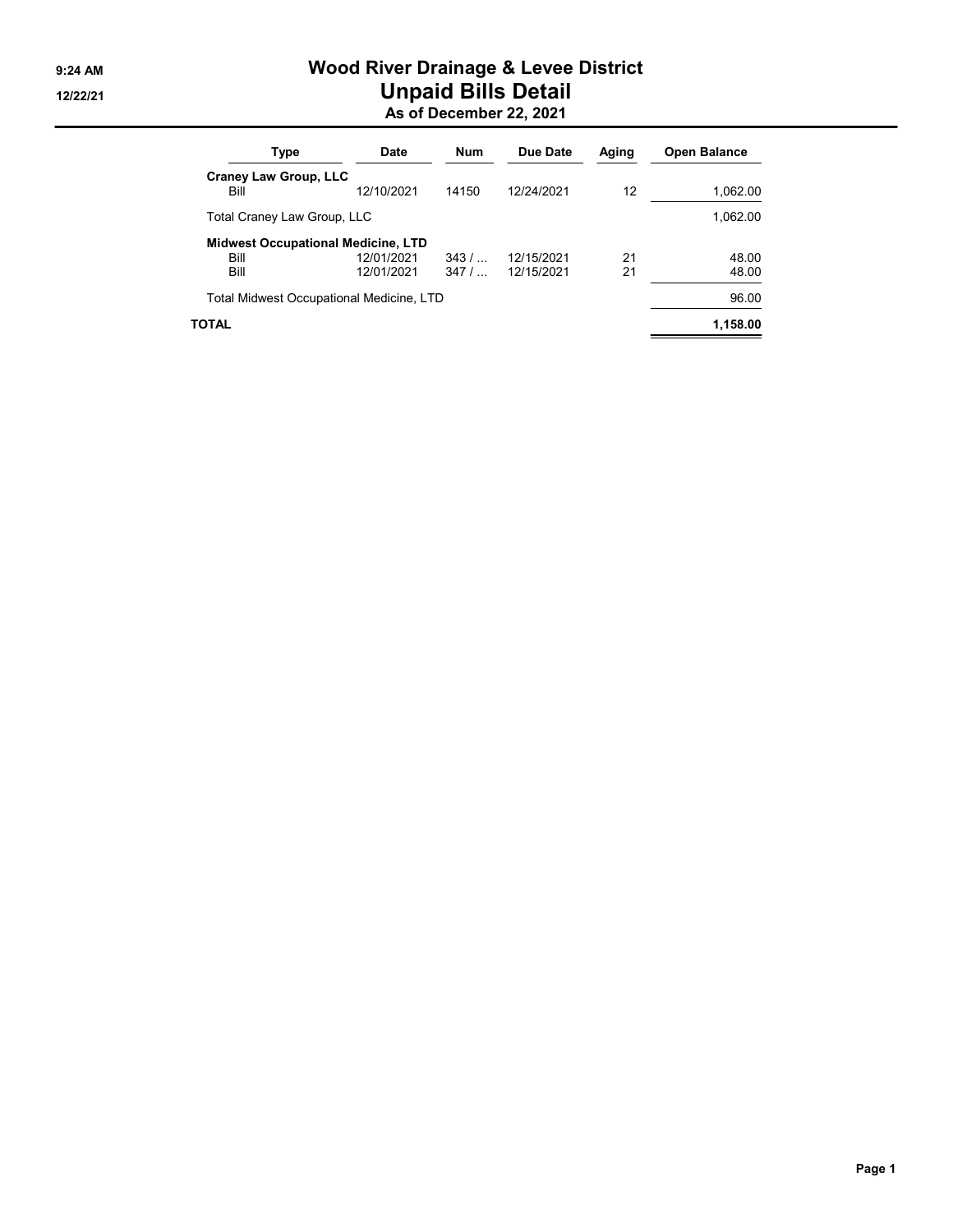## 9:27 AM Wood River Drainage & Levee District 12/30/21 **Unpaid Bills Detail** As of January 3, 2022

| Type                                        | Date       | <b>Num</b> | Due Date   | Aging          | <b>Open Balance</b> |
|---------------------------------------------|------------|------------|------------|----------------|---------------------|
| <b>BCBS Heath Insurance</b><br>Bill         | 01/01/2022 | 26021      | 01/15/2022 | $\mathfrak{p}$ | 4,824.07            |
| <b>Total BCBS Heath Insurance</b>           |            |            |            |                | 4,824.07            |
| Delta Dental<br>Bill                        | 01/01/2022 | 15219      | 01/15/2022 | 2              | 332.94              |
| <b>Total Delta Dental</b>                   |            |            |            |                | 332.94              |
| <b>New Frontier Materials LLC</b><br>Bill   | 12/16/2021 | 12523      | 12/30/2021 | 18             | 158.46              |
| <b>Total New Frontier Materials LLC</b>     |            |            |            |                | 158.46              |
| <b>PEKIN INSURANCE</b><br>Bill              | 01/01/2022 | VP00       | 01/15/2022 | $\overline{2}$ | 44.19               |
| <b>Total PEKIN INSURANCE</b>                |            |            |            |                | 44.19               |
| Sandberg Phoenix & Von Gontard P.C.<br>Bill | 12/16/2021 | 638548     | 12/30/2021 | 18             | 281.19              |
| Total Sandberg Phoenix & Von Gontard P.C.   |            |            |            |                | 281.19              |
| <b>WILLIAMS, KEVIN</b><br>Bill              | 12/30/2021 | $CPR$      | 01/13/2022 | 4              | 85.00               |
| Total WILLIAMS, KEVIN                       |            |            |            |                | 85.00               |
| TOTAL                                       |            |            |            |                | 5,725.85            |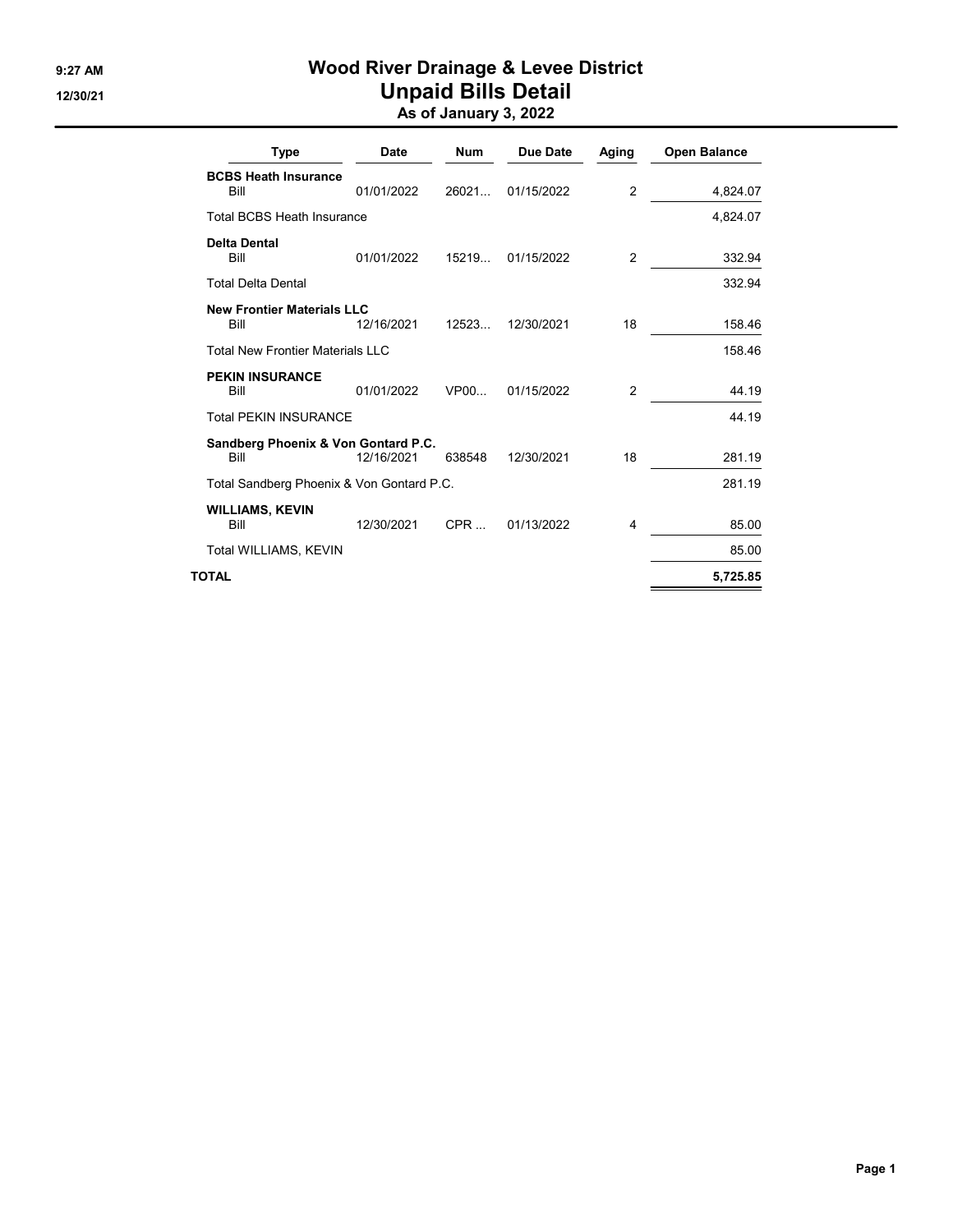## **1:26 PM Wood River Drainage & Levee District 01/06/22 Unpaid Bills Detail As of January 6, 2022**

| Type                                                                   | Date                                                 | Num                              | Due Date                                             | Aging               | <b>Open Balance</b>              |
|------------------------------------------------------------------------|------------------------------------------------------|----------------------------------|------------------------------------------------------|---------------------|----------------------------------|
| Ameren Illinois - Garage<br>Bill                                       | 01/01/2022                                           | 0418                             | 01/15/2022                                           | 5                   | 161.66                           |
| <b>Total Ameren Illinois - Garage</b>                                  |                                                      |                                  |                                                      |                     | 161.66                           |
| Ameren Illinois - Haw #2<br>Bill                                       | 01/01/2022                                           | 7006                             | 01/15/2022                                           | 5                   | 35.64                            |
| Total Ameren Illinois - Haw #2                                         |                                                      |                                  |                                                      |                     | 35.64                            |
| Ameren Illinois - Lakeside<br>Bill                                     | 01/01/2022                                           | 2652                             | 01/15/2022                                           | 5                   | 47.91                            |
| Total Ameren Illinois - Lakeside                                       |                                                      |                                  |                                                      |                     | 47.91                            |
| Ameren Illinois - Office<br>Bill                                       | 01/01/2022                                           | 63354                            | 01/15/2022                                           | 5                   | 175.84                           |
| <b>Total Ameren Illinois - Office</b>                                  |                                                      |                                  |                                                      |                     | 175.84                           |
| Ameren Illinois - Virginia PS<br>Bill                                  | 01/01/2022                                           | 9856                             | 01/15/2022                                           | 5                   | 44.25                            |
| <b>Total Ameren Illinois - Virginia PS</b>                             |                                                      |                                  |                                                      |                     | 44.25                            |
| <b>Ameren Illinois - WR Pump Station</b><br>Bill                       | 01/01/2022                                           | 1934                             | 01/15/2022                                           | 5                   | 281.33                           |
| <b>Total Ameren Illinois - WR Pump Station</b>                         |                                                      |                                  |                                                      |                     | 281.33                           |
| <b>AT&amp;T - Business Phone</b><br>Bill                               | 01/01/2022                                           | 12419                            | 01/15/2022                                           | 5                   | 90.62                            |
| <b>Total AT&amp;T - Business Phone</b>                                 |                                                      |                                  |                                                      |                     | 90.62                            |
| Hartford, Village of<br>Bill                                           | 12/31/2021                                           | 0130                             | 01/14/2022                                           | 6                   | 40.17                            |
| <b>Total Hartford, Village of</b>                                      |                                                      |                                  |                                                      |                     | 40.17                            |
| <b>Midwest Sanitary Services, Inc.</b><br>Bill<br>Bill<br>Bill<br>Bill | 09/29/2021<br>10/29/2021<br>11/29/2021<br>12/30/2021 | 20013<br>20013<br>20214<br>20214 | 10/13/2021<br>11/12/2021<br>12/13/2021<br>01/13/2022 | 99<br>69<br>38<br>7 | 48.00<br>48.00<br>48.00<br>48.00 |
| <b>Total Midwest Sanitary Services, Inc.</b>                           |                                                      |                                  |                                                      |                     | 192.00                           |
| Visa<br>BIII<br>Bill                                                   | 12/29/2021<br>12/29/2021                             | 6201<br>5583                     | 01/12/2022<br>01/12/2022                             | 8<br>8              |                                  |
| <b>Total Visa</b>                                                      |                                                      |                                  |                                                      |                     |                                  |
| <b>Waltco Tool's &amp; Equipment</b><br>Bill                           | 12/17/2021                                           | 536902                           | 01/16/2022                                           | 20                  | 0.69                             |
| <b>Total Waltco Tool's &amp; Equipment</b>                             |                                                      |                                  |                                                      |                     | 0.69                             |
| Williams Office Products, Inc.<br>Bill                                 | 01/01/2022                                           |                                  | INV01 01/21/2022                                     | 5                   | 31.75                            |
| Total Williams Office Products, Inc.                                   |                                                      |                                  |                                                      |                     | 31.75                            |
| <b>TOTAL</b>                                                           |                                                      |                                  |                                                      |                     |                                  |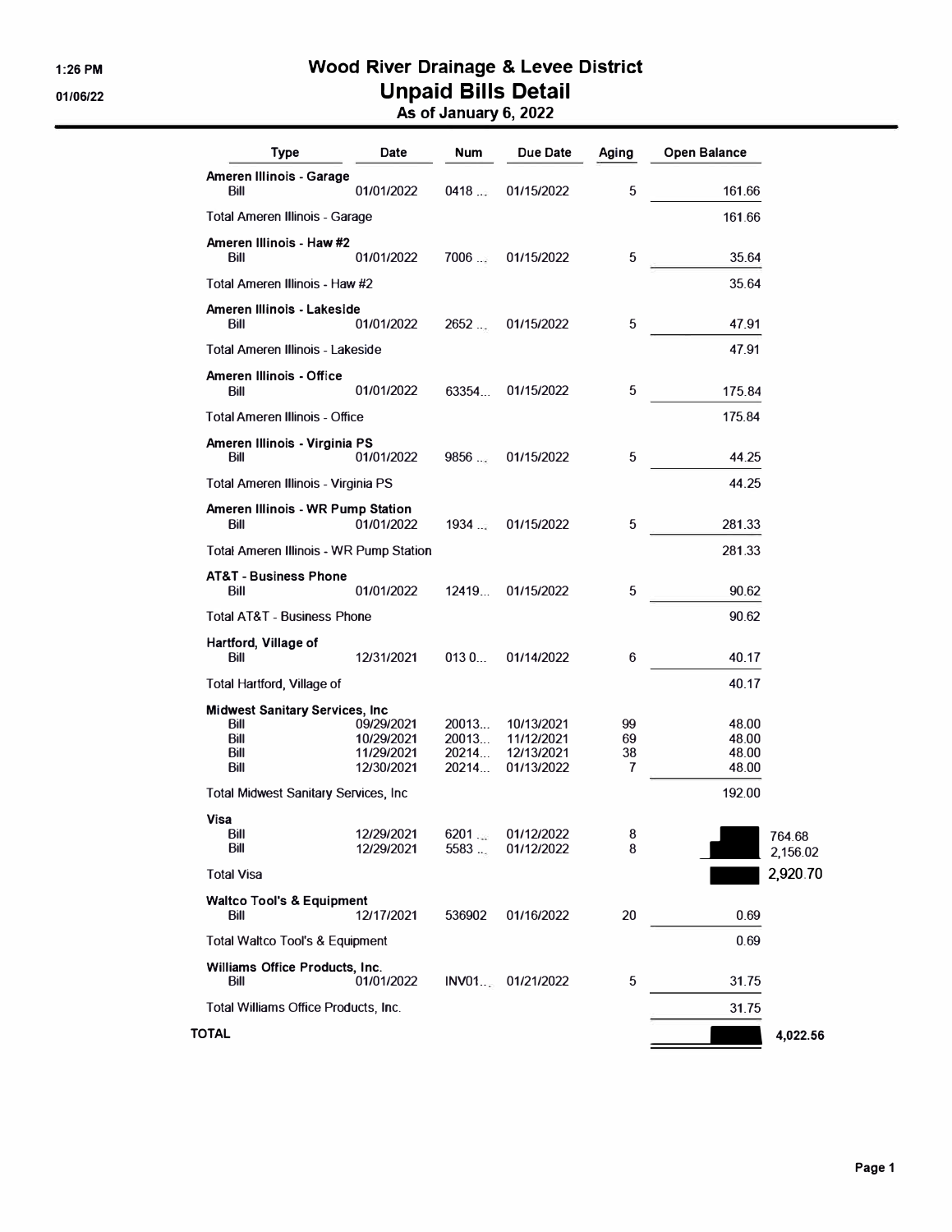## 9:10 PM **Wood River Drainage & Levee District** 01/06/22 Balance Sheet Cash Basis **As of January 6, 2022**

|                                                                                                                                                                                                                                       | Jan 6, 22                                                                 |
|---------------------------------------------------------------------------------------------------------------------------------------------------------------------------------------------------------------------------------------|---------------------------------------------------------------------------|
| <b>ASSETS</b><br><b>Current Assets</b><br><b>Checking/Savings</b><br>100 · Petty Cash Drawer                                                                                                                                          | 62.74                                                                     |
| 101.2 EA #1 Utilities-1st Mid Bank<br>102.1 Maint, Main - 1st Mid Bank<br>102.2 Maint, MMDA - 1st Mid Bank<br>102.5 Rand MMDA-1st Mid Credit Union<br>102.6 · Rand Pump St Fund-1st Mid Bank<br>102.7 Business Share-1st Mid Credit U | 19,765.66<br>4,159.52<br>1,278,700.66<br>571,978.69<br>69,042.29<br>15.51 |
| <b>Total Checking/Savings</b>                                                                                                                                                                                                         | 1,943,725.07                                                              |
| <b>Other Current Assets</b><br>112 · Investments CD<br>112.26 Maint CD 5318<br>112.27 EA #1 CD 5319<br>112.29 Live Oak Bank CD 5811                                                                                                   | 196,920.84<br>246,611.15<br>248,436.44                                    |
| Total 112 · Investments CD                                                                                                                                                                                                            | 691,968.43                                                                |
| <b>Total Other Current Assets</b>                                                                                                                                                                                                     | 691,968.43                                                                |
| <b>Total Current Assets</b>                                                                                                                                                                                                           | 2,635,693.50                                                              |
| <b>Fixed Assets</b><br>120 · Property & Equipment<br>$126 \cdot$ Land                                                                                                                                                                 | 1,830,323.37<br>216,131.00                                                |
| <b>Total Fixed Assets</b>                                                                                                                                                                                                             | 2,046,454.37                                                              |
| <b>TOTAL ASSETS</b>                                                                                                                                                                                                                   | 4,682,147.87                                                              |
|                                                                                                                                                                                                                                       |                                                                           |
| <b>LIABILITIES &amp; EQUITY</b><br>Liabilities<br><b>Current Liabilities</b><br><b>Other Current Liabilities</b><br>230 · Payroll Liabilities<br>230.03 Social Security<br>$230.031 \cdot$ Company<br>230.032 · Employee              | 0.01<br>0.01                                                              |
| Total 230.03 Social Security                                                                                                                                                                                                          | 0.02                                                                      |
| 230.08 IMRF<br>$230.081 \cdot$ Company<br>230.082 Employee                                                                                                                                                                            | 113.40<br>493.29                                                          |
| <b>Total 230.08 IMRF</b>                                                                                                                                                                                                              | 606.69                                                                    |
| 230.10 State Unemployment IL                                                                                                                                                                                                          | 18.03                                                                     |
| Total 230 · Payroll Liabilities                                                                                                                                                                                                       | 624.74                                                                    |
| <b>Total Other Current Liabilities</b>                                                                                                                                                                                                | 624.74                                                                    |
| <b>Total Current Liabilities</b>                                                                                                                                                                                                      | 624.74                                                                    |
| <b>Long Term Liabilities</b><br>243 · Unreserved<br>244 · EA #1 Pump - Reserved                                                                                                                                                       | 2,814,582.94<br>208,526.00                                                |
| <b>Total Long Term Liabilities</b>                                                                                                                                                                                                    | 3,023,108.94                                                              |
| <b>Total Liabilities</b>                                                                                                                                                                                                              | 3,023,733.68                                                              |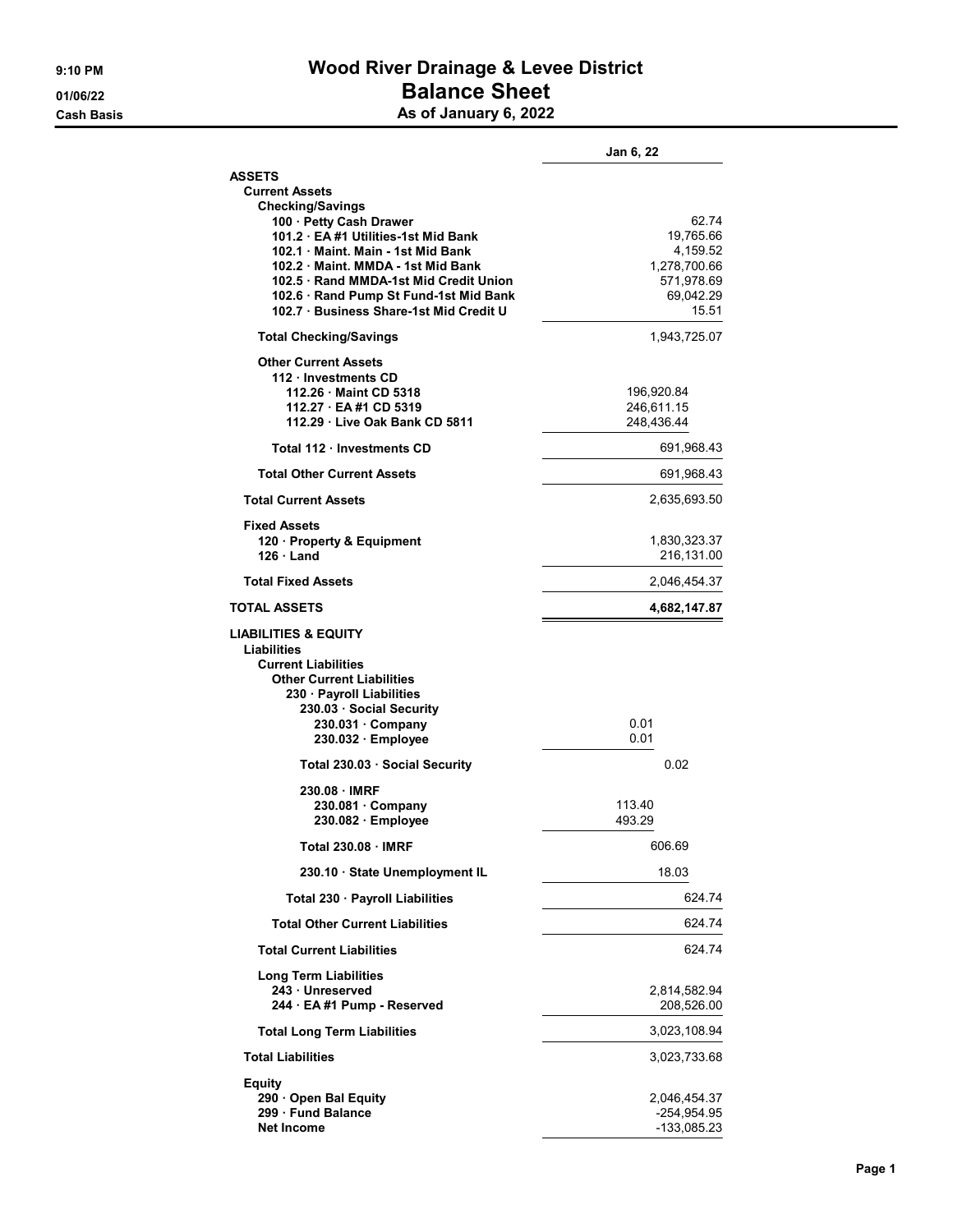## 9:10 PM **Wood River Drainage & Levee District** 01/06/22 Balance Sheet Cash Basis **As of January 6, 2022**

|                                       | Jan 6, 22    |
|---------------------------------------|--------------|
| <b>Total Equity</b>                   | 1.658.414.19 |
| <b>TOTAL LIABILITIES &amp; EQUITY</b> | 4,682,147.87 |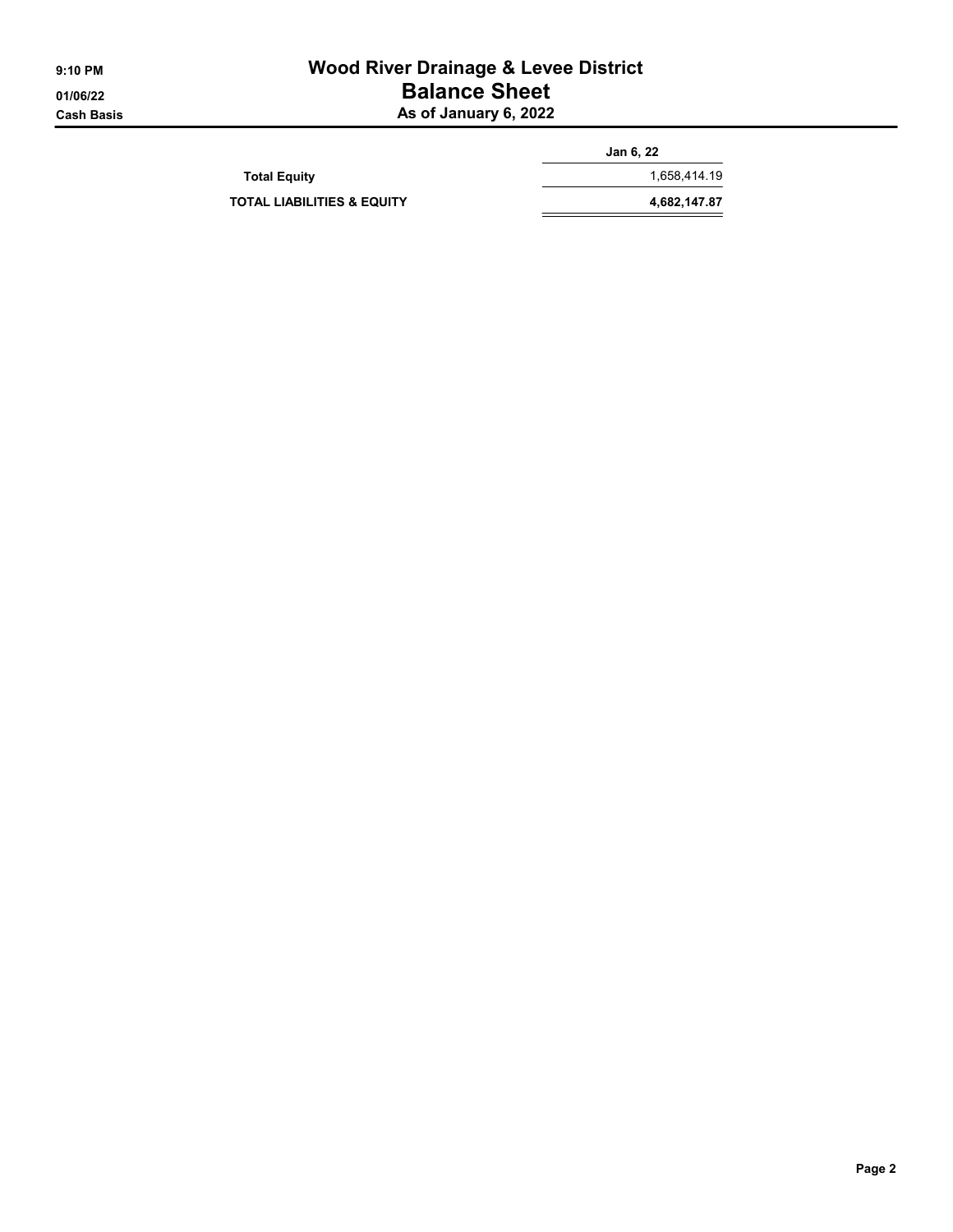**Cash Basis** 

## 8:17 AM **Wood River Drainage & Levee District** 01/07/22 Revenue & Expense Budget vs. Actual

|  | October 2021 through September 2022 |
|--|-------------------------------------|
|--|-------------------------------------|

|                                                                                                                                                                                                                                                                                                                                                                                                                                                                                                                                                                                                                                                                                                                                                                                                                                                                                                                                                                                                                        | Oct '21 - Sep 22                                                                                                                                                                                                                                                          | <b>Budget</b>                                                                                                                                                                                                                                                                                                                                          | \$ Over Budget                                                                                                                                                                                                                                                                                                                                                                                                                        |
|------------------------------------------------------------------------------------------------------------------------------------------------------------------------------------------------------------------------------------------------------------------------------------------------------------------------------------------------------------------------------------------------------------------------------------------------------------------------------------------------------------------------------------------------------------------------------------------------------------------------------------------------------------------------------------------------------------------------------------------------------------------------------------------------------------------------------------------------------------------------------------------------------------------------------------------------------------------------------------------------------------------------|---------------------------------------------------------------------------------------------------------------------------------------------------------------------------------------------------------------------------------------------------------------------------|--------------------------------------------------------------------------------------------------------------------------------------------------------------------------------------------------------------------------------------------------------------------------------------------------------------------------------------------------------|---------------------------------------------------------------------------------------------------------------------------------------------------------------------------------------------------------------------------------------------------------------------------------------------------------------------------------------------------------------------------------------------------------------------------------------|
| <b>Income</b><br>300 Assessment<br>301 Interest Earned                                                                                                                                                                                                                                                                                                                                                                                                                                                                                                                                                                                                                                                                                                                                                                                                                                                                                                                                                                 | 9,568.06                                                                                                                                                                                                                                                                  | 919,000.00                                                                                                                                                                                                                                                                                                                                             | -909,431.94                                                                                                                                                                                                                                                                                                                                                                                                                           |
| 301.2 Maint Interest Earned                                                                                                                                                                                                                                                                                                                                                                                                                                                                                                                                                                                                                                                                                                                                                                                                                                                                                                                                                                                            | 925.07                                                                                                                                                                                                                                                                    | 4,000.00                                                                                                                                                                                                                                                                                                                                               | $-3,074.93$                                                                                                                                                                                                                                                                                                                                                                                                                           |
| 301.3 Pump Interest Earned                                                                                                                                                                                                                                                                                                                                                                                                                                                                                                                                                                                                                                                                                                                                                                                                                                                                                                                                                                                             | 160.45                                                                                                                                                                                                                                                                    | 300.00                                                                                                                                                                                                                                                                                                                                                 | $-139.55$                                                                                                                                                                                                                                                                                                                                                                                                                             |
| 301.4 Rand Interest Earned                                                                                                                                                                                                                                                                                                                                                                                                                                                                                                                                                                                                                                                                                                                                                                                                                                                                                                                                                                                             | 191.14                                                                                                                                                                                                                                                                    | 1,100.00                                                                                                                                                                                                                                                                                                                                               | $-908.86$                                                                                                                                                                                                                                                                                                                                                                                                                             |
| Total 301 Interest Earned                                                                                                                                                                                                                                                                                                                                                                                                                                                                                                                                                                                                                                                                                                                                                                                                                                                                                                                                                                                              | 1,276.66                                                                                                                                                                                                                                                                  | 5,400.00                                                                                                                                                                                                                                                                                                                                               | $-4, 123.34$                                                                                                                                                                                                                                                                                                                                                                                                                          |
| 306 Miscellaneous<br>309 Easement & Inspection Fee<br>310 Phillips 66<br>312 F.E.M.A.<br>313 · Sale of Fixed Assets<br>314 Refunds<br>315 Lease                                                                                                                                                                                                                                                                                                                                                                                                                                                                                                                                                                                                                                                                                                                                                                                                                                                                        | 83.30<br>1,250.00<br>52,930.64<br>0.00<br>0.00<br>0.00<br>600.00                                                                                                                                                                                                          | 0.00<br>30,000.00<br>211,200.00<br>18,600.00<br>0.00<br>0.00<br>600.00                                                                                                                                                                                                                                                                                 | 83.30<br>$-28,750.00$<br>-158,269.36<br>$-18,600.00$<br>0.00<br>0.00<br>0.00                                                                                                                                                                                                                                                                                                                                                          |
| <b>Total Income</b>                                                                                                                                                                                                                                                                                                                                                                                                                                                                                                                                                                                                                                                                                                                                                                                                                                                                                                                                                                                                    | 65,708.66                                                                                                                                                                                                                                                                 | 1,184,800.00                                                                                                                                                                                                                                                                                                                                           | $-1,119,091.34$                                                                                                                                                                                                                                                                                                                                                                                                                       |
| <b>Gross Profit</b>                                                                                                                                                                                                                                                                                                                                                                                                                                                                                                                                                                                                                                                                                                                                                                                                                                                                                                                                                                                                    | 65,708.66                                                                                                                                                                                                                                                                 | 1,184,800.00                                                                                                                                                                                                                                                                                                                                           | $-1,119,091.34$                                                                                                                                                                                                                                                                                                                                                                                                                       |
| <b>Expense</b><br>400 · Pump Operations<br>401 East Alton No. 1 Labor<br>402 East Alton No. 1 Utilities<br>403 · East Alton No. 1 Maintenance<br>404 · East Alton No. 1 Repairs<br>411 Wood River Labor<br>412 Wood River Utilities<br>413 · Wood River Maintenance<br>414 · Wood River Repairs<br>421 · Rand Ave Labor<br>422 Rand Ave Utilities<br>423 · Rand Ave Maintenance<br>424 · Rand Ave Repair<br>428 · Rand Ave. Management Labor<br>431 Hawthorne No. 1 Labor<br>432 Hawthorne No. 1 Utilities<br>433 · Hawthorne No. 1 Maintenance<br>434 · Hawthorne No. 1 Repairs<br>441 · East Alton No. 2 Labor<br>442 East Alton No. 2 Utilities<br>443 · East Alton No. 2 Maintenance<br>444 · East Alton No. 2 Repairs<br>492 · Grassy Lake Utilities<br>493 · Grassy Lake Repairs/Maintenance<br>494 · Hawthorne No. 2 Utilities<br>495 · Hawthorne No. 2 Repairs/Maint<br>496 · Virginia St Utilities<br>497 · Virginia St Repairs/Maintenance<br>498 · Lakeside Utilities<br>499 · Lakeside Repairs/Maintenance | 0.00<br>1.230.64<br>79.70<br>0.00<br>0.00<br>1,038.39<br>0.00<br>0.00<br>21,240.50<br>8,668.30<br>570.76<br>39.46<br>4,919.05<br>0.00<br>364.14<br>0.00<br>0.00<br>0.00<br>553.87<br>0.00<br>0.00<br>135.92<br>0.00<br>135.28<br>0.00<br>173.43<br>0.00<br>186.64<br>0.00 | 2,000.00<br>16,000.00<br>2,000.00<br>2,000.00<br>8,000.00<br>8,000.00<br>2,000.00<br>2,000.00<br>81,100.00<br>39,000.00<br>5,000.00<br>5,000.00<br>20,000.00<br>2,000.00<br>1,800.00<br>2,000.00<br>2,000.00<br>2,000.00<br>3,300.00<br>2,000.00<br>2,000.00<br>3,600.00<br>1,000.00<br>1,000.00<br>500.00<br>1,000.00<br>500.00<br>1,000.00<br>500.00 | $-2.000.00$<br>$-14,769.36$<br>$-1,920.30$<br>$-2.000.00$<br>$-8,000.00$<br>$-6,961.61$<br>$-2,000.00$<br>$-2,000.00$<br>$-59,859.50$<br>$-30,331.70$<br>-4,429.24<br>$-4,960.54$<br>$-15,080.95$<br>$-2,000.00$<br>$-1,435.86$<br>$-2,000.00$<br>$-2,000.00$<br>$-2,000.00$<br>$-2,746.13$<br>$-2,000.00$<br>$-2,000.00$<br>$-3,464.08$<br>$-1,000.00$<br>$-864.72$<br>$-500.00$<br>$-826.57$<br>$-500.00$<br>$-813.36$<br>$-500.00$ |
| Total 400 · Pump Operations<br>500 Maintenance Operations<br>550 · Part-Time Maintenance Labor<br>551 · Maintenance Labor<br>552 · Utilities<br>553 · Building Maint & Supplies<br>554 · Fuel (Gasoline)<br>555 · Fuel (Diesel)<br>556 · Tractor Maint. / Repair<br>557 · Vehicle Maint. / Repair<br>558 · Equipment Maint. / Repair<br>559 · Vegetation Removal                                                                                                                                                                                                                                                                                                                                                                                                                                                                                                                                                                                                                                                       | 39,336.08<br>6,864.13<br>32,774.52<br>1,739.94<br>2,658.97<br>3,121.80<br>2,479.22<br>2,747.27<br>2,799.29<br>3,074.12<br>$-1,100.00$                                                                                                                                     | 218,300.00<br>16,000.00<br>158,000.00<br>6,500.00<br>16,000.00<br>14,000.00<br>10,500.00<br>8,000.00<br>8,000.00<br>8,000.00<br>8,000.00                                                                                                                                                                                                               | -178,963.92<br>$-9,135.87$<br>$-125,225.48$<br>-4,760.06<br>-13,341.03<br>$-10,878.20$<br>$-8,020.78$<br>$-5,252.73$<br>$-5,200.71$<br>-4,925.88<br>$-9,100.00$                                                                                                                                                                                                                                                                       |